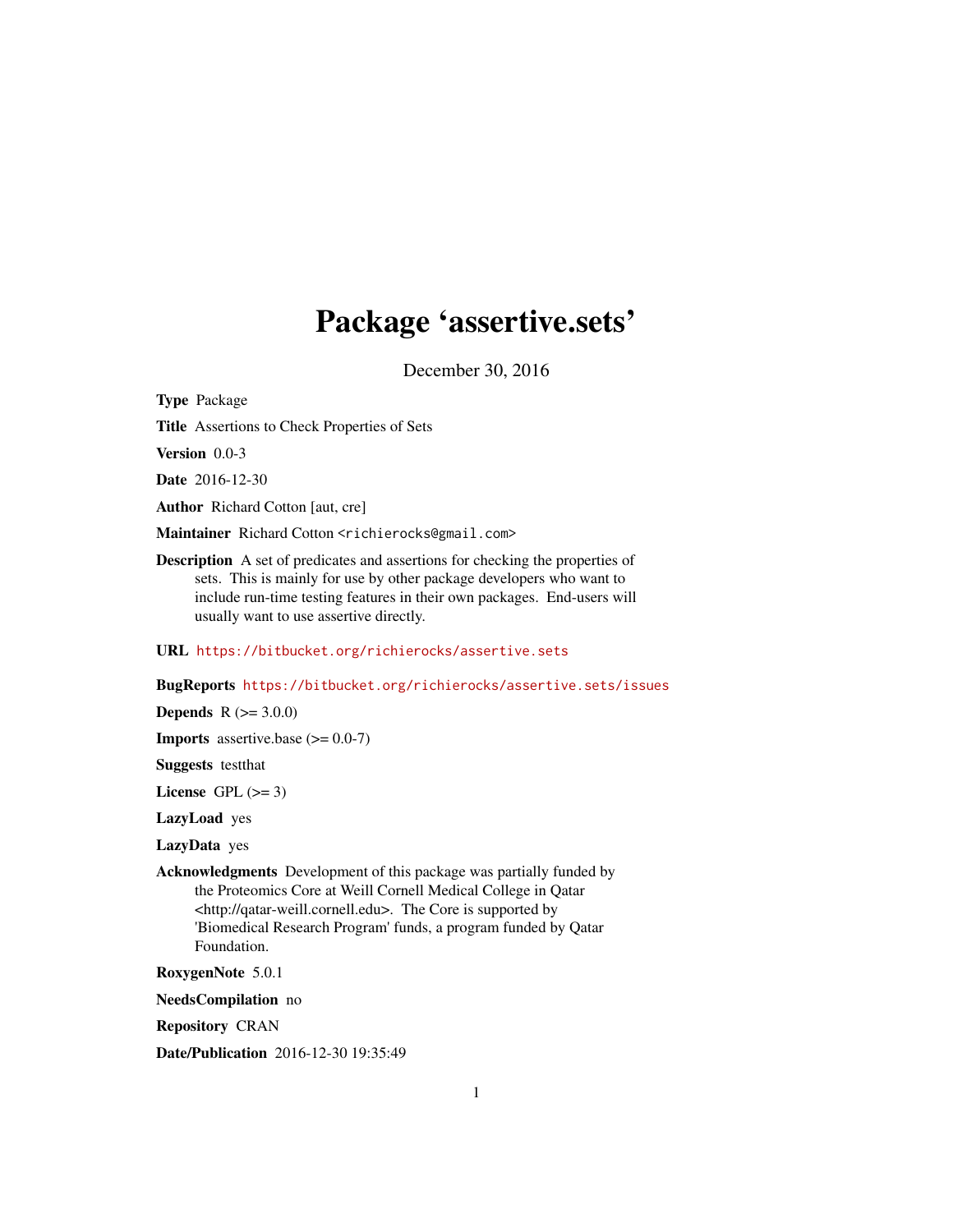### <span id="page-1-0"></span>R topics documented:

|--|--|--|--|--|--|--|--|--|--|--|--|--|--|--|--|--|--|--|--|--|--|--|--|--|--|--|--|--|--|--|--|--|--|--|

#### **Index** [5](#page-4-0). The second state of the second state of the second state of the second state of the second state of the second state of the second state of the second state of the second state of the second state of the second

assert\_are\_disjoint\_sets

*Set comparisons*

#### Description

Checks on the contents of two vectors (ignoring the order of the elements).

#### Usage

```
assert_are_disjoint_sets(x, y, severity = getOption("assertive.severity",
  "stop"))
assert_are_intersecting_sets(x, y, severity = getOption("assertive.severity",
  "stop"))
assert_are_set_equal(x, y, severity = getOption("assertive.severity", "stop"))
assert_is_set_equal(x, y, severity = getOption("assertive.severity", "stop"))
assert_is_subset(x, y, strictly = FALSE,
  severity = getOption("assertive.severity", "stop"))
assert_is_superset(x, y, strictly = FALSE,
  severity = getOption("assertive.severity", "stop"))
are\_disjoint\_sets(x, y, .xname = get\_name_in\_parent(x),.yname = get_name_in_parent(y))
are\_intersecting\_sets(x, y, .xname = get\_name_in\_parent(x),. yname = get_name_in\_parent(y))
are_set_equal(x, y, .xname = get_name_in.parent(x),.yname = get_name_in\_parent(y))
is_set_equal(x, y, xname = get_name_in.parent(x),. yname = get_name_in\_parent(y))
is\_subset(x, y, strictly = FALSE, xname = get_name_in\_parent(x),.yname = get_name_in\_parent(y))
is\_superset(x, y, strictly = FALSE, xname = get_name_in.parent(x),.yname = get_name_in.parent(y))
```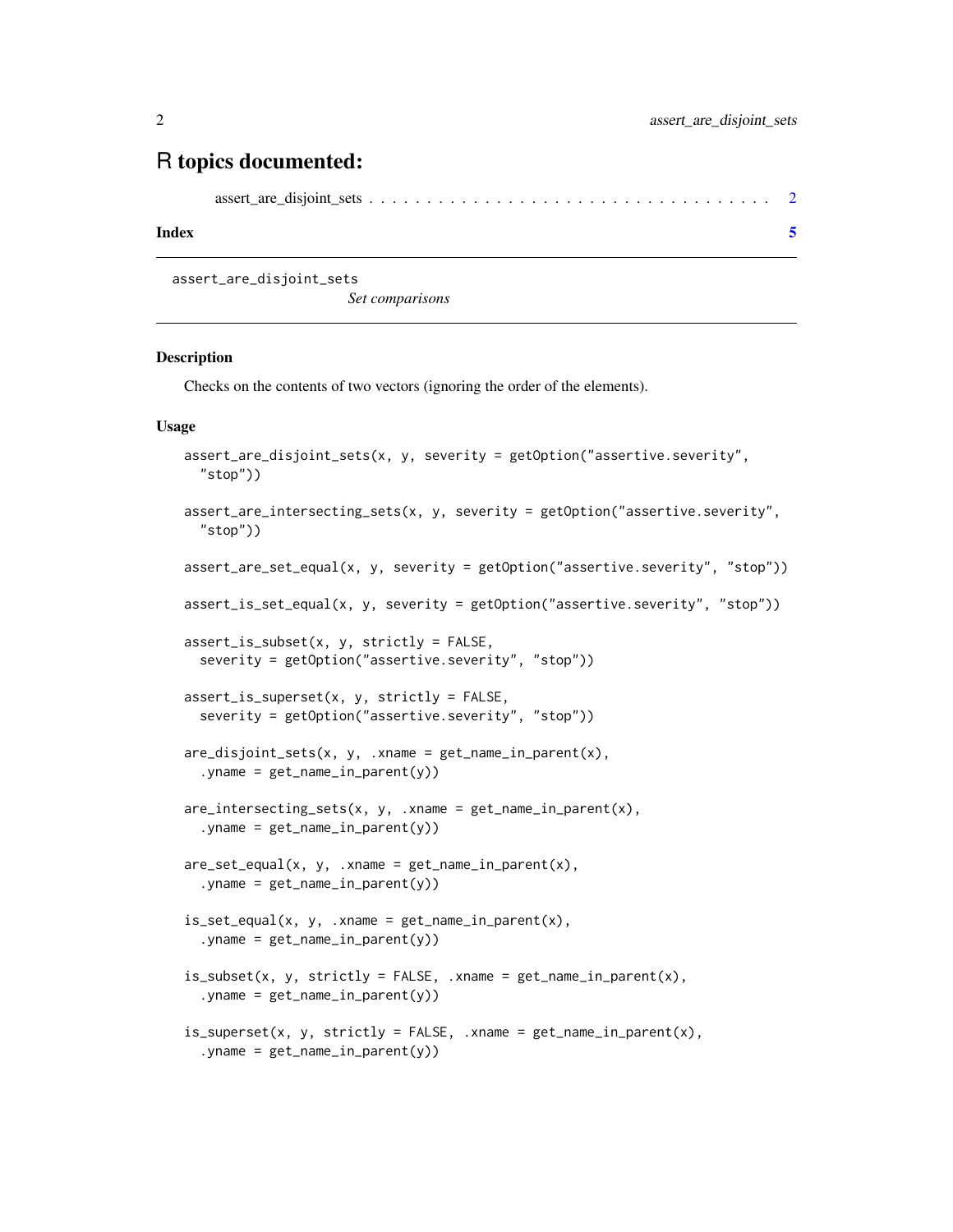#### <span id="page-2-0"></span>**Arguments**

| $\mathsf{x}$ | A vector.                                                                                                  |
|--------------|------------------------------------------------------------------------------------------------------------|
| <b>y</b>     | Another vector.                                                                                            |
| severity     | How severe should the consequences of the assertion be? Either "stop", "warning",<br>"message", or "none". |
| strictly     | Logical. If TRUE, x and y should not be set equal.                                                         |
| .xname       | Not intended to be used directly.                                                                          |
| .yname       | Not intended to be used directly.                                                                          |

#### Value

The is\_\* functions return TRUE or FALSE. The assert\_\* functions throw an error in the event of failure.

#### See Also

[sets](#page-0-0), [set\\_is\\_equal](#page-0-0)

#### Examples

```
# Same contents, different order, returns TRUE
are_set_equal(1:5, 5:1)
# Different lengths
are_set_equal(1:5, 1:6)
# First vector contains values not in second vector
are_set_equal(1:5, c(1:4, 4))
# Second vector contains values not in first vector
are_set_equal(c(1:4, 4), 1:5)
# Is x a subset of y?
is_subset(1:4, 1:5)
is_subset(1:5, 1:4)
# Is x a superset of y?
is_superset(1:5, 1:4)
is_superset(1:4, 1:5)
# The strictly argument checks for a strict sub/superset
is_subset(1:5, 1:5, strictly = TRUE)
is\_superset(1:5, 1:5, strictly = TRUE)# Do x and y have common elements?
are_intersecting_sets(1:4, 3:6)
are_disjoint_sets(1:4, 3:6)
```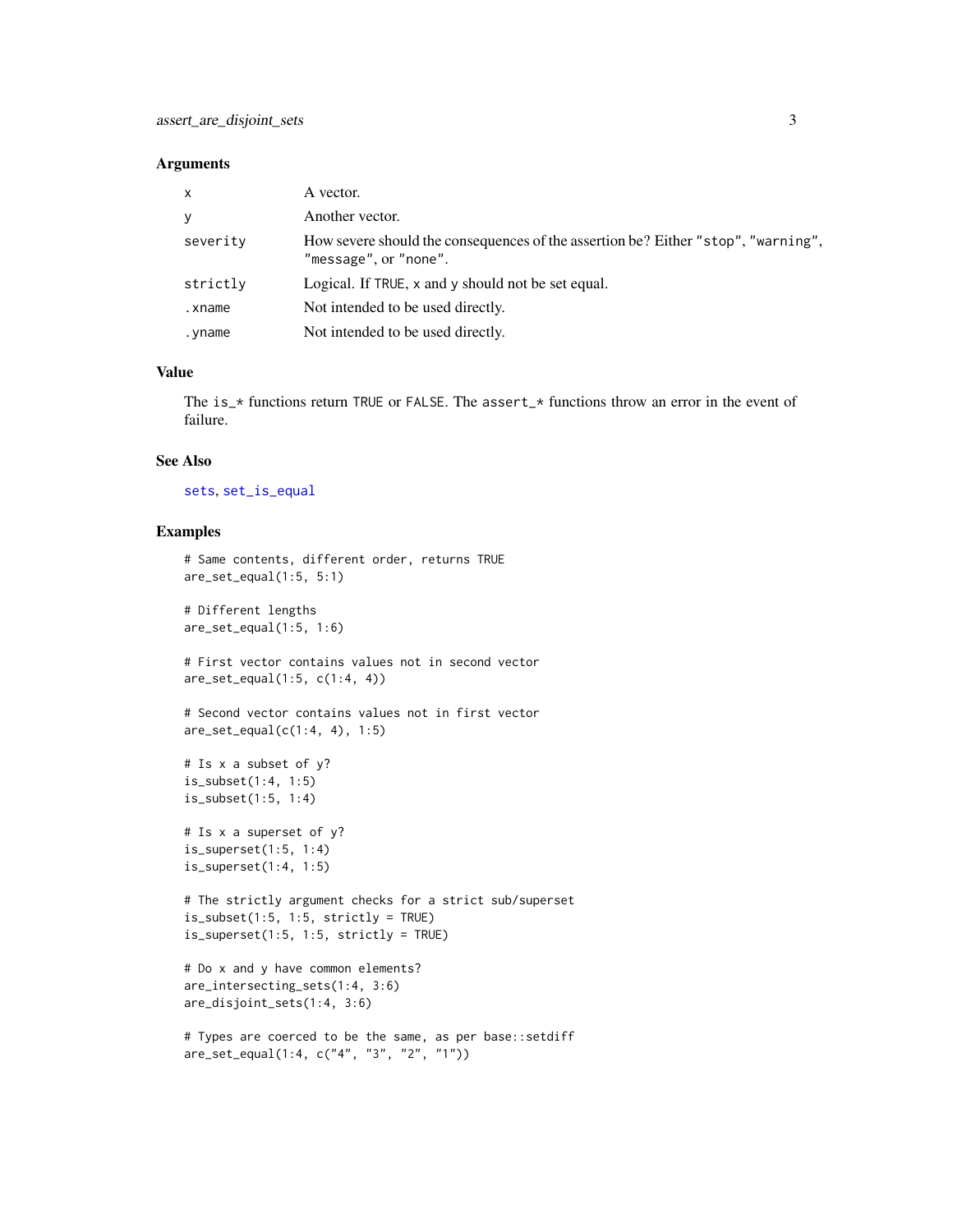```
# Errors are thrown in the event of failure
assert_are_set_equal(1:5, 5:1)
assertive.base::dont_stop(assert_are_set_equal(1:5, 1:6))
```

```
assert_is_subset(1:4, 1:5)
assertive.base::dont_stop(assert_is_subset(1:5, 1:4))
```

```
assert_is_superset(1:5, 1:4)
assertive.base::dont_stop(assert_is_superset(1:4, 1:5))
```

```
# A common use case: checking that data contains required columns
required_cols <- c("Time", "weight", "Diet")
assert_is_superset(colnames(ChickWeight), required_cols)
```